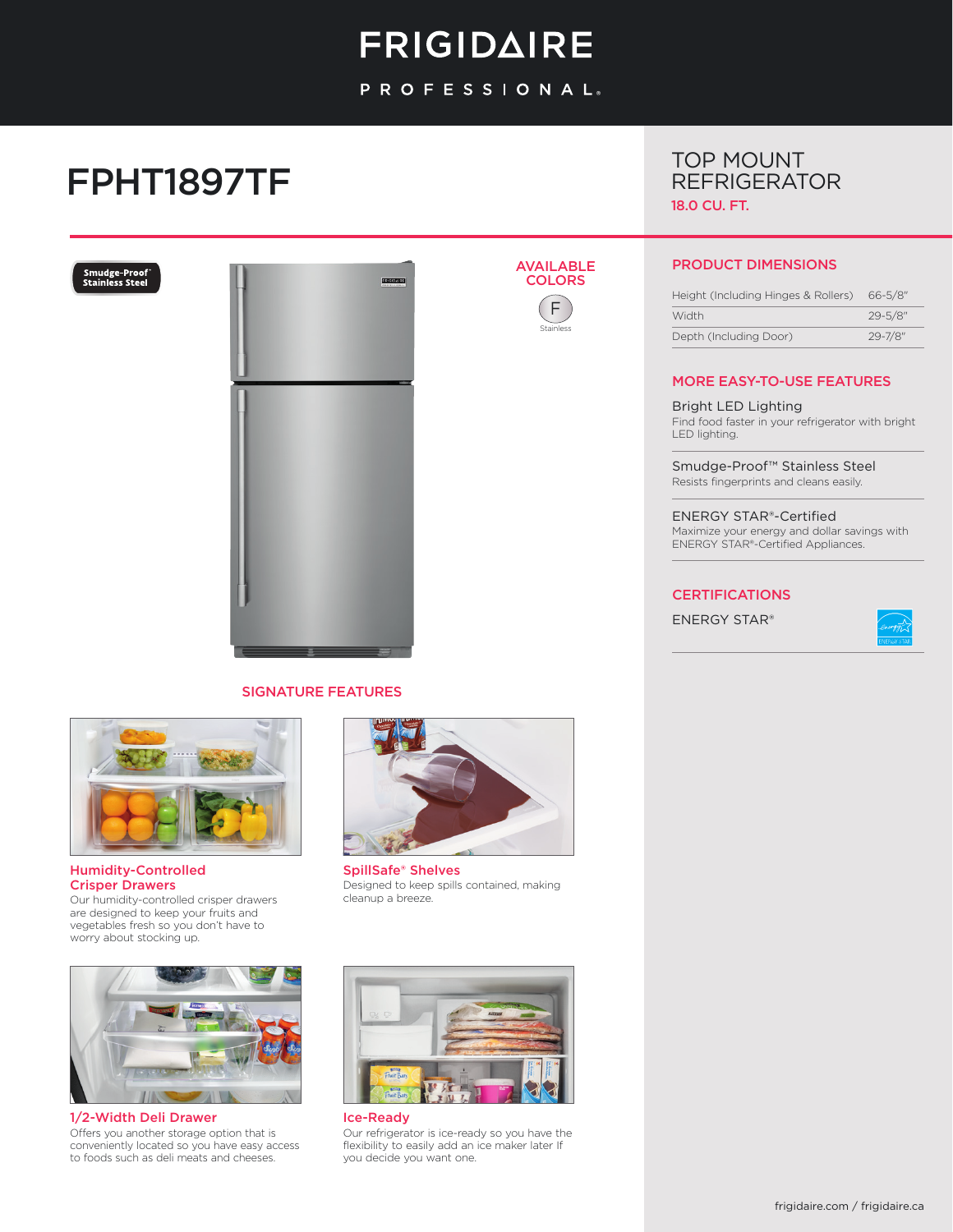## FPHT1897TF TOP MOUNT REFRIGERATOR 18.0 CU. FT.

## **FRIGIDAIRE** PROFESSIONAL.

#### **FEATURES**

| Door Design                             | Square                   | A-Height (Including Hinges & Rollers) | $66 - 5/8$   |
|-----------------------------------------|--------------------------|---------------------------------------|--------------|
| Door Handle Design                      | Stainless Steel          | B-Width                               | $29 - 5/8$   |
| Cabinet Finish (Textured)               | Grey                     | C-Depth (Including Door)              | 29-7/8"      |
| Door Stops                              | Yes                      | Depth with Door Open 90°              | $58 - 1/2$ " |
| Door Hinge Covers                       | Grey                     |                                       |              |
| Door Reverse Option                     |                          |                                       |              |
| Rollers - Front/Rear                    | Adjustable/Yes           |                                       |              |
| Sound Package                           |                          |                                       |              |
| Toe Grille                              | Grey                     |                                       |              |
| <b>REFRIGERATOR FEATURES</b>            |                          |                                       |              |
| Interior Lighting                       | LED                      |                                       |              |
| Refrigerator Shelves                    | 2 Sliding SpillSafe®     |                                       |              |
| Deli Drawer                             | 1 Half-Width             |                                       |              |
| Wine/Can Rack                           |                          |                                       |              |
| Store-More™ Crisper Drawers             | 2 Clear                  |                                       |              |
| Humidity Controls                       | $\overline{2}$           |                                       |              |
| Dairy Compartment                       | Clear Dairy Door         |                                       |              |
| Door Bins                               |                          |                                       |              |
| Door Racks                              | 3 Fixed Full-Width White |                                       |              |
| Non-Slip Bin Liner                      |                          |                                       |              |
| Tall Bottle Retainers                   |                          |                                       |              |
| Gallon Door Storage                     | 1                        |                                       |              |
| Reversible Door                         | No                       |                                       |              |
| <b>FREEZER FEATURES</b>                 |                          |                                       |              |
| Door Bins                               |                          |                                       |              |
| Door Racks                              | 2 Full-Width White       |                                       |              |
| Freezer Shelves                         | 1 Full-Width             |                                       |              |
| Factory Ice Maker w/ Large Ice Bin      | Optional (PN# IM116)     |                                       |              |
| Lighting                                |                          |                                       |              |
| <b>CERTIFICATIONS</b>                   |                          |                                       |              |
| <b>ENERGY STAR®</b>                     | Yes                      |                                       |              |
| <b>SPECIFICATIONS</b>                   |                          |                                       |              |
| Total Capacity (Cu. Ft.)                | 18.0                     |                                       |              |
| Refrigerator Capacity (Cu. Ft.)         | 14.1                     |                                       |              |
| Freezer Capacity (Cu. Ft.)              | 3.9                      |                                       |              |
| Power Supply Connection Location        | Right Bottom Rear        |                                       |              |
| Water Inlet Connection Location         | Bottom Left              |                                       |              |
| Voltage Rating                          | 120V/60Hz                |                                       |              |
| Connected Load (kW Rating) @ 120 Volts1 | 0.72                     |                                       |              |
| Amps @ 120 Volts                        | 6.0                      |                                       |              |
| Minimum Circuit Required (Amps)         | 15                       |                                       |              |
| Shipping Weight (Approx.)               | 220 Lbs.                 |                                       |              |
|                                         |                          | B                                     |              |

*1 For use on adequately wired 120V, dedicated circuit having 2-wire service with a separate ground wire. Appliance must be grounded for safe operation.*

#### PRODUCT DIMENSIONS

| A-Height (Including Hinges & Rollers) | $66 - 5/8$ " |
|---------------------------------------|--------------|
| R-Width                               | $29 - 5/8$ " |
| C-Depth (Including Door)              | $29 - 7/8$ " |
| Depth with Door Open 90°              | $58-1/2"$    |





*Specifications subject to change. Accessories information available on the web at frigidaire.com / frigidaire.ca will provide limited crisper access Note: For planning purposes only. Always consult local and national electric, gas and plumbing codes. minimum clearance will ONLY Refer to Product Installation Guide for detailed installation instructions on the web at frigidaire.com / frigidaire.ca. allow for 90°door swing which <u>change</u>*. Accessories information

FRIGIDAIRE.